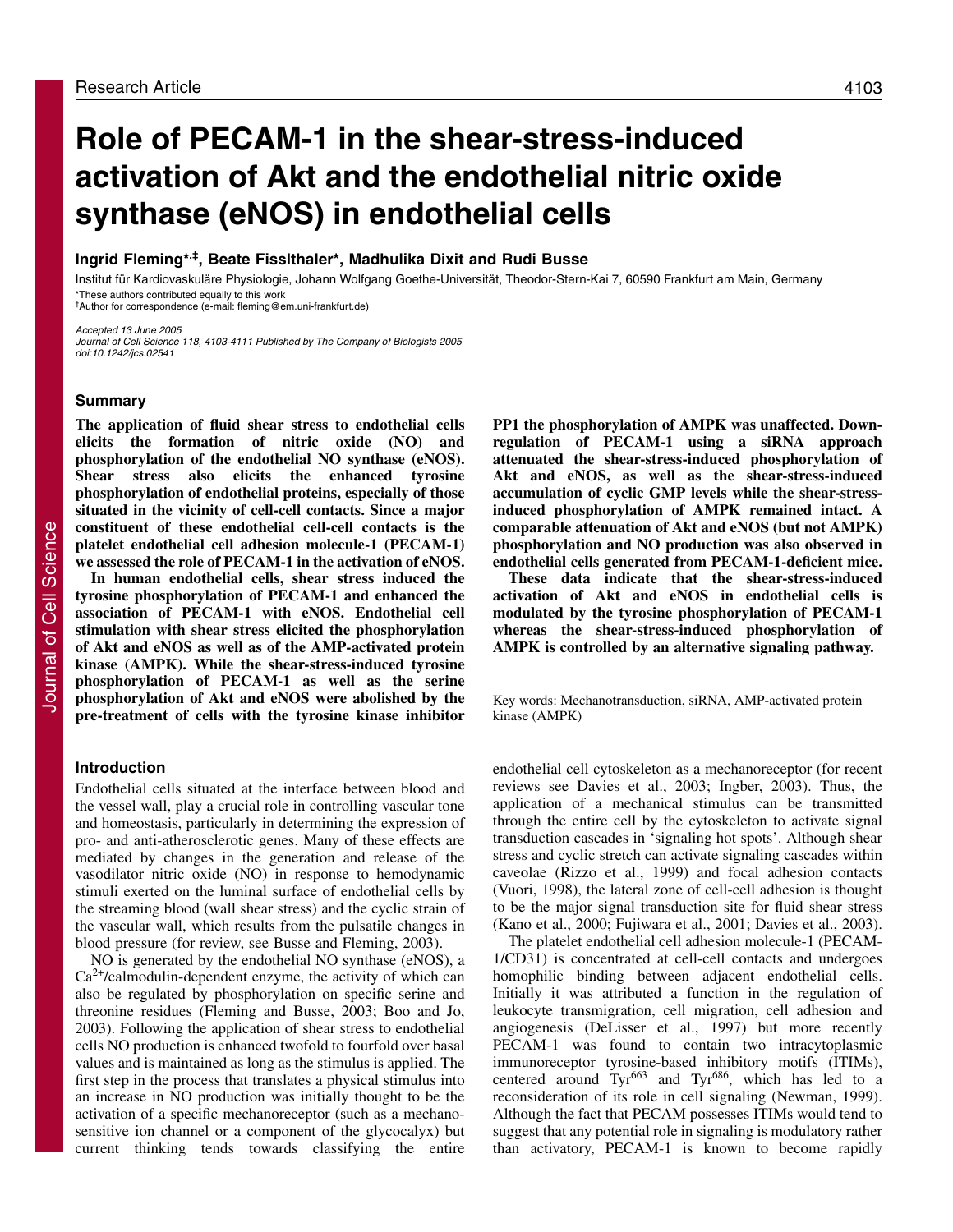#### 4104 Journal of Cell Science 118 (18)

tyrosine-phosphorylated following the application of fluid shear stress to endothelial cells grown under static conditions (Harada et al., 1995; Osawa et al., 1997). As this response cannot be mimicked by  $Ca^{2+}$ -elevating agonists or growth factors it was suggested that PECAM-1 may represent a mechanoreceptor or part of such a complex on the endothelial cell surface (Osawa et al., 1997; Osawa et al., 2002). Thus, PECAM-1 appears to be exquisitely sensitive to fluid shear stress and is situated in a subcellular compartment that is rich in many of the signaling molecules known to be activated following the application of fluid shear stress to endothelial cells, including eNOS (Govers et al., 2002). The aim of the present investigation was to determine whether PECAM-1 is involved in the shear-stress-induced activation of eNOS. To this end we assessed the shear-stress-induced phosphorylation of PECAM, Akt and eNOS as well as eNOS activity in human endothelial cells under basal conditions as well as following the downregulation of PECAM-1 and compared the responses obtained with those of wild-type and PECAM-1-deficient murine endothelial cells.

# **Materials and Methods**

#### **Materials**

Antibodies for western blotting and immunohistochemistry directed against Ser<sup>1177</sup>eNOS, Ser<sup>473</sup> Akt, Thr<sup>172</sup> AMPK and Tyr<sup>416</sup> Src were from Cell Signaling (New England Biolabs, Frankfurt, Germany), the antibodies against ß-catenin and PECAM-1 were from Santa Cruz (Heidelberg, Germany), eNOS from Becton Dickinson (Heidelberg, Germany), c-Src and phospho-tyrosine (clone AG10) from Upstate (Biomol, Hamburg, Germany) and  $\beta$ -actin from Sigma (Munich, Germany). Vascular endothelial growth factor (VEGF) was from Cell Concepts GmbH (Umkirch, Germany), PP1 and PP3 were from Calbiochem (Bad Soden, Germany) and all other chemicals were from Sigma (Munich, Germany).

### Cell culture

#### Human endothelial cells

Human umbilical vein endothelial cells were isolated and cultured as described (Busse and Lamontagne, 1991). Due to the loss of several signaling pathways with time in culture, endothelial cells were used after one passage.

#### Murine endothelial cells

Murine endothelial cells were isolated and purified by slight modifications of procedures described (Marelli-Berg et al., 2000; Kataoka et al., 2003). Six-week-old mice; C57 BL/6 (Charles Rivers) or PECAM-1-deficient (PECAM-1<sup>-/-</sup>) mice (Duncan et al., 1999), that had been backcrossed onto a C57 BL/6 background and kindly provided by Peter J. Newman (Milwaukee, WI), were sacrificed by an overdose of isoflurane (four mice per preparation); the lungs were removed, minced with a scalpel, washed in Hank's buffer and incubated with dispase (20 ml, 5 U ml<sup>-1</sup>, 1 hour). Thereafter, the homogenate was filtered through a cell strainer (40  $\mu$ m; Becton Dickinson, Heidelberg, Germany), collected by centrifugation (290 *g*, 5 minutes) and washed with phosphate-buffered saline containing 0.1% bovine serum albumin (PBS/BSA). The resulting cell suspension was incubated with anti-mouse VE-cadherin antibody (Pharmingen, Becton Dickinson, Heidelberg, Germany)-coated magnetic beads (Dynal Biotech, Hamburg, Germany) for 30 minutes. The magnetic beads were washed four times with PBS/BSA, resuspended in D-MEM/F12 (Invitrogen, Karlsruhe, Germany) supplemented with 20% fetal calf serum (Biochrom, Berlin,

Germany), endothelial cell growth factor (Promocell, Heidelberg, Germany), penicillin (50 U ml<sup>-1</sup>) and streptomycin (50  $\mu$ g ml<sup>-1</sup>) and seeded on gelatin-coated culture dishes. For the first two passages the cells were re-purified with VE-cadherin antibody-coated magnetic beads. This purification protocol resulted in cell cultures that tested more than 95% Dil-Ac-LDL positive. In the present study cells in the third passage were used.

#### Agonist stimulation and shear stress

Confluent endothelial cells were stimulated following serum starvation for 4 hours; human endothelial cells were washed twice with and incubated in M-199 medium containing 0.1% BSA while the murine endothelial cells were incubated in D-MEM/F12 containing 0.1% BSA. Thereafter cells were stimulated with solvent (culture medium or 0.01% DMSO), VEGF (100 ng ml<sup>-1</sup>, up to 30 minutes), histamine (1  $\mu$ mol l<sup>-1</sup>, up to 30 minutes), bradykinin (10 nmol l<sup>-1</sup>, 5 minutes) or ionomycin (0.1  $\mu$ mol l<sup>-1</sup>, up to 30 minutes). Alternatively, cells were either maintained under static conditions or subjected to shear stress of 12 dynes  $\text{cm}^{-2}$  in a cone-plate viscosimeter as described (Fleming et al., 1998) for up to 2 hours in the absence and presence of PP1 (30  $\mu$ mol l<sup>-1</sup>) and wortmannin (40 nmol l<sup>-1</sup>). In some experiments the intracellular concentration of cyclic GMP was measured in presence of a phosphodiesterase inhibitor (isobutyl-methylxanthine;  $\overline{50}$  µmol l –1) using a specific radioimmunoassay (Amersham, Freiburg, Germany) according to the manufacturer's instructions.

#### Immunoprecipitation and SDS-PAGE

Following stimulation, cells were solubilised in lysis buffer (Tris/HCl pH 7.5; 50 mmol  $1^{-1}$ ; NaCl, 150 mmol  $1^{-1}$ ; EGTA, 2 mmol  $1^{-1}$ ; EDTA 2 mmol  $1^{-1}$ ; Triton X-100, 1% (v/v); NaF, 25 mmol  $1^{-1}$ ; Na<sub>4</sub>P<sub>2</sub>O<sub>7</sub>, 10 mmol  $l^{-1}$ ; 2  $\mu$ g ml<sup>-1</sup> each of leupeptin, pepstatin A, antipain, aprotinin, chymostatin and trypsin inhibitor, and PMSF, 40  $\mu$ g ml<sup>-1</sup>), left on ice for 10 minutes and centrifuged at 10,000 *g* for 10 minutes. In some experiments PECAM-1 was immunoprecipitated using a specific antibody and the antigen/antibody complexes were recovered using protein A/G sepharose (50  $\mu$ l, 2 hours). After centrifugation (10,000 *g*, 10 minutes) the pellets were washed four times with Tris buffer (Tris/HCl pH 7.5, 50 mmol  $l^{-1}$ ; NaCl, 150 mmol  $l^{-1}$ ; EDTA, 2 mmol  $1^{-1}$ ; EGTA, 2 mmol  $1^{-1}$ ) and twice in the same buffer containing Tween 20 (0.1% v/v). Proteins in the cell supernatants or immunoprecipitates were heated with SDS-PAGE sample buffer, separated by SDS-PAGE and subjected to western blotting as described (Fleming et al., 2001). Proteins were detected using their respective antibodies, and visualized by enhanced chemiluminescence using a commercially available kit (Amersham, Germany). To assess the phosphorylation of proteins, either equal amounts of protein from each sample were loaded twice and one membrane incubated with a phospho-specific antibody and the other with an antibody recognizing total protein, or blots were reprobed with the appropriate antibody.

#### Small interfering RNA (siRNA)

The human cDNA sequence of PECAM-1 was scanned for putative target sequences for siRNA by Eurogentec (Searing, Belgium) and PECAM-1 specific RNA oligonucleotides with the sequences GGCC-CCAAUACACUUCACAdTdT and AACCACUGCAGAGUACCAGdTdT (corresponding to position 687-705 and 586-585 in the PECAM-1 cDNA sequence accession number: BC051822) as well as oligonucleotides with the random sequence GCCAAACGAUCCC-AUACCUdTdT were synthesized (Eurogentec, Searing, Belgium). The siRNA was generated by annealing of the sense and antisense RNA oligonucleotides by heating to 95°C and slowly cooling to room temperature in 50 mmol  $l^{-1}$  Tris/HCl; 100 mmol  $l^{-1}$  NaCl pH 7.5. The duplexes (120 pmol per 3.5 cm culture dish) were introduced into subconfluent (~75-80%) cultured human umbilical vein endothelial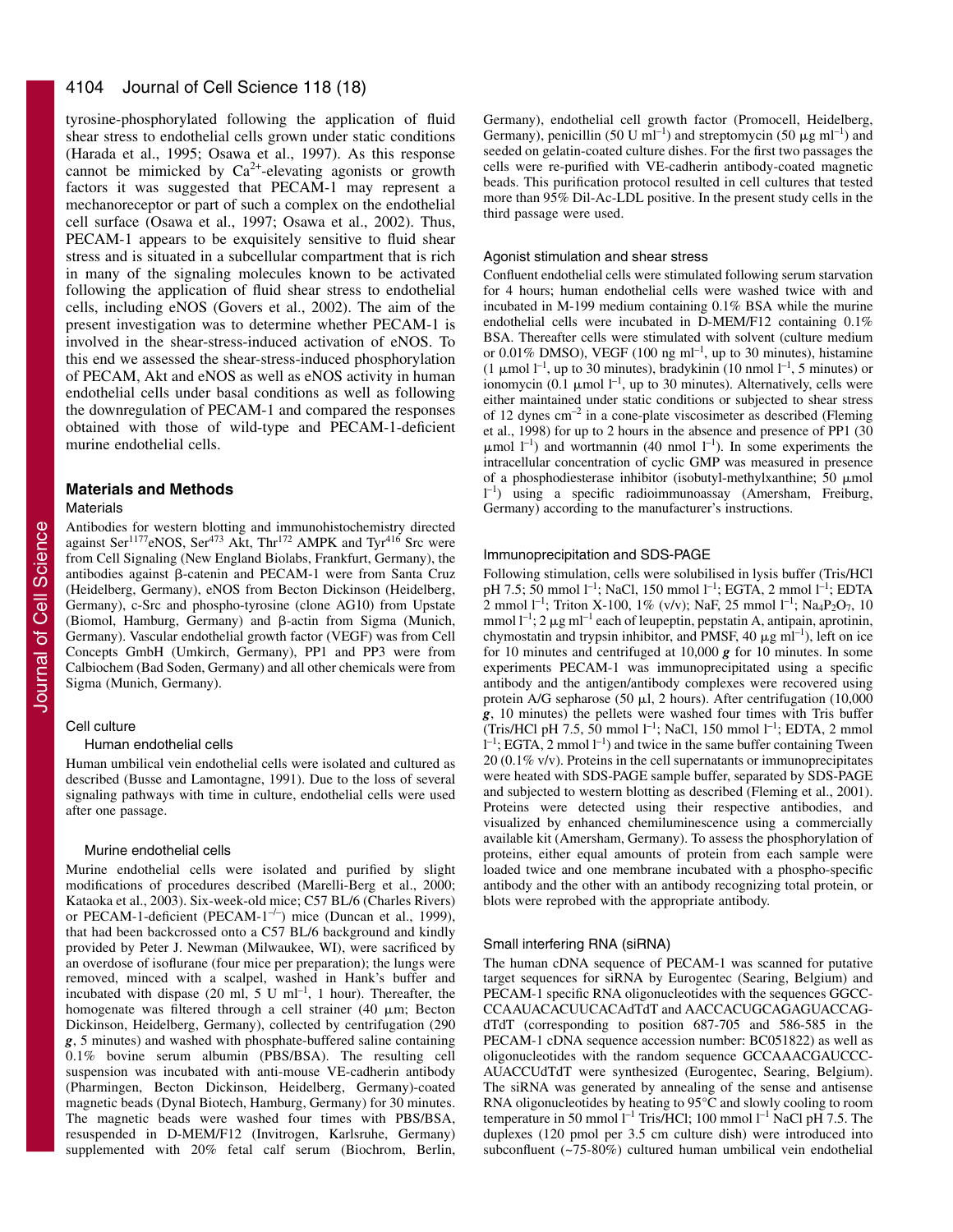cells using the liposomal reagent Genetrans II (MoBiTec, Göttingen, Germany) according to the manufacturer's instructions. After 48 hours the cells were transferred to medium containing 2% FCS and four hours thereafter exposed to shear stress or bradykinin for the times indicated in the result section.

#### Immunohistochemistry

Endothelial cells were grown on glass slides, treated with transfection reagent, scrambled oligonucleotides or siRNA oligonucleotides as described above and cultured for 48 hours. The cells were fixed with formaldehyde (2% in PBS), permeabilized with Triton X-100 (0.05%) and incubated in PBS containing glycine (2%) for 10 minutes. Cells were co-incubated with the nuclear marker TOPRO-3 (Molecular Probes, Leiden, The Netherlands) and a specific PECAM-1 monoclonal antibody (DakoCytomation; Glostrup, Denmark) followed by an Alexa dye-coupled secondary antibody (Molecular Probes). Following incubation, the preparations were mounted and viewed using a confocal microscope.

## **Statistics**

Data are expressed as the mean±s.e.m. Statistical analyses were performed by one-way ANOVA followed by Bonferroni's multiple comparison test. Values of *P*<0.05 were considered statistically significant.

## **Results**

# Effect of shear stress on tyrosine phosphorylation of PECAM-1 and c-Src

In confluent cultures of human endothelial cells, the application of fluid shear stress  $(12 \text{ dynes cm}^{-2})$  elicited the marked tyrosine phosphorylation of PECAM-1. The tyrosine phosphorylation, assessed by immunoprecipitating PECAMand determining its tyrosine phosphorylation, was detectable in cells exposed to fluid shear stress for two minutes and was maintained as long as the stimulus was applied, i.e. up to 120 minutes (Fig. 1A). The  $Ca^{2+}$ -elevating agonists, bradykinin (data not shown), VEGF (100 ng ml<sup>-1</sup>), histamine (1  $\mu$ mol l<sup>-1</sup>) and ionomycin (0.1  $\mu$ mol l<sup>-1</sup>) elicited at best a weak phosphorylation of PECAM-1 which was markedly less than the phosphorylation elicited by fluid shear stress (Fig. 1B). **Example 10**<br> **Example 10**<br> **Example 10**<br> **Example 10**<br> **Example 10**<br> **EXAM-1** and c-Src<br> **EXAM-1** and c-Src<br> **EXAM-1** and c-Src<br> **In** confluent cultures of human endothelial cells, the<br>
umbilicial vein endothelial cells

As Src- and Csk-related protein tyrosine kinases can phosphorylate PECAM-1 (Cao et al., 1998), and c-Src can be co-precipitated with PECAM-1 from shear stress-stimulated endothelial cells (Osawa et al., 1997), we determined whether or not the time course of Src activation by fluid shear stress coincides with that of the tyrosine phosphorylation of PECAM-1.

In cultured human endothelial cells, exposure to fluid shear stress resulted in a significant increase in the phosphorylation of Src on Tyr<sup>416</sup> (Fig. 2A), which is generally consistent with the activation of the kinase (Helmke et al., 1998). In the endothelial cells used, the shear-stress-induced phosphorylation of Src was maintained as long as the stimulus was applied. This time course of Src activation is consistent with observations made by other groups (Jalali et al., 1998) and correlates well with the time course of PECAM-1 tyrosine phosphorylation. The Src-kinase family inhibitor, PP1 (30  $\mu$ mol  $l^{-1}$ ) completely prevented the shear-stress-induced tyrosine phosphorylation of PECAM-1 (Fig. 2B).



**Fig. 1.** Effects of shear stress and receptor-dependent agonists on the tyrosine phosphorylation of PECAM-1. Primary cultures of human umbilical vein endothelial cells were either maintained under static conditions, exposed to fluid shear stress (Shear; 12 dynes  $\text{cm}^{-2}$ , 2-120 minutes) or stimulated with either solvent (CTL), VEGF (100 ng ml<sup>-1</sup>, 5-30 minutes), histamine (Hist; 1  $\mu$ mol l<sup>-1</sup>, 10-30 minutes), or ionomycin (Iono; 0.1  $\mu$ mol l<sup>-1</sup>, 10-30 minutes). PECAM-1 was immunoprecipitated and the tyrosine phosphorylation was assessed by western blotting. To verify equal amounts of immunoprecipitated protein the blot was reprobed with an antibody raised against PECAM-1. The western blots shown are representative of data obtained in three independent experiments and the bar graph summarizes data obtained in three independent experiments;  $*P<0.01$ ,  $**P<0.001$  versus static conditions.

# Effect of shear stress on association of eNOS with PECAM-1 and eNOS phosphorylation

In cells maintained under static conditions we detected only a weak association between eNOS and PECAM-1. However, this protein-protein interaction increased following exposure to fluid shear stress for up to 60 minutes (Fig. 3A).

We next determined whether or not PP1 affected the shearstress-induced phosphorylation of Akt and eNOS. In cells under static conditions low levels of Akt  $(Ser<sup>473</sup>)$  and eNOS  $(Ser<sup>1177</sup>)$  phosphorylation were detected and the application of shear stress  $(12 \text{ dynes cm}^{-2}, 30 \text{ minutes})$  was associated with the phosphorylation of Akt as well as that of eNOS (Fig. 3B). The Src-family tyrosine kinase inhibitor PP1 (30  $\mu$ mol l<sup>-1</sup>) markedly attenuated the phosphorylation of Akt and eNOS while the inactive compound PP3 failed to affect the response to shear stress.

In the same experiments we assessed the effect of shear stress and PP1 on the phosphorylation of the AMPK, which has also been reported to phosphorylate eNOS (Chen et al.,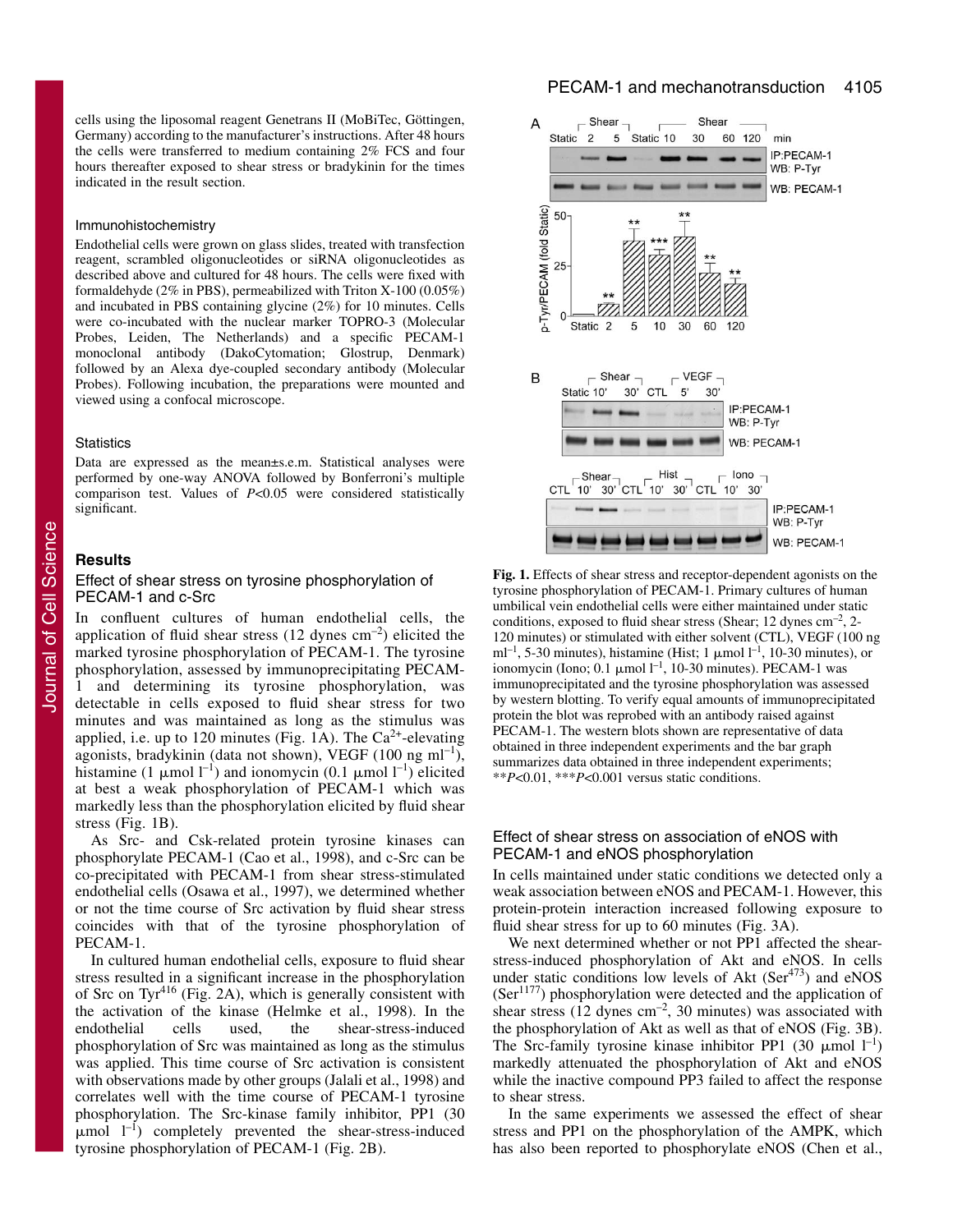#### 4106 Journal of Cell Science 118 (18)

1999) but is generally activated in response to glucose starvation (Ruderman et al., 2003) and hypoxia (Nagata et al., 2003; Zou et al., 2003). We observed a shear stress-dependent phosphorylation of the AMPK on Thr<sup>172</sup> (Fig. 3B). However, unlike the activation of Akt, this response was unaffected by the tyrosine kinase inhibitor.

Under static conditions neither PP1 nor the phosphoinositide 3-kinase (PI3K) inhibitor, wortmannin, significantly affected eNOS activity as determined by monitoring intracellular cyclic GMP levels. However, both compounds abolished the shearstress-induced accumulation of cyclic GMP (Fig. 3C). These data indicate that PP1-sensitive kinases are crucially involved in the activation of Akt and eNOS in response to fluid shear stress.

## Effect of PECAM-1 knockdown on the shear-stressinduced activation of Akt and eNOS

To demonstrate a link between the shear-stress-induced activation of Src, the phosphorylation of PECAM-1 and the phosphorylation and activation of Akt and eNOS we determined the effects of decreasing PECAM-1 expression using siRNA oligonucleotides. The siRNA approach used markedly decreased the expression of PECAM-1 over 48 hours (to approximately 4% of the levels detected in untreated cells), without affecting the endogenous expression of  $\beta$ -catenin,  $\beta$ actin (Fig. 4), eNOS, Akt, or AMPK (see Fig. 5).



**Fig. 2.** Effect of shear stress on the activation of Src and phosphorylation of PECAM-1. (A) Endothelial cells were maintained under static conditions or exposed to fluid shear stress  $(12 \text{ dynes cm}^{-2}, 5\text{-}60 \text{ minutes})$  and the phosphorylation of Src on Tyr<sup>416</sup> as well as total Src levels were detected using specific antibodies. The bar graph summarizes data obtained in four independent experiments; \**P*<0.05, \*\**P*<0.01 versus static conditions. (B) Endothelial cells were exposed to fluid shear stress  $(12 \text{ dynes cm}^{-2}, 30 \text{ minutes})$  in the absence  $(CTL)$  and presence of the Src kinase inhibitor PP1 (30  $\mu$ mol l<sup>-1</sup>). Thereafter, PECAM-1 was immunoprecipitated and the tyrosine phosphorylation of PECAM-1 was assessed by western blotting. The results shown represent data obtained in three independent experiments.

The downregulation of PECAM-1 was associated with<br>
existing the shear-stress-induced<br>  $\frac{1}{2}$ significant decreases in the shear-stress-induced phosphorylation of Akt and eNOS on Ser<sup>1177</sup> (Fig. 5A,B). In none of the experiments performed did we observe either the complete inhibition of PECAM-1 expression or an abolition of the shear-stress-induced phosphorylation of eNOS or Akt. The PECAM-1 siRNA treatment did not affect the shear-stressinduced phosphorylation of AMPK (Fig. 5C).



**Fig. 3.** Effect of shear stress on the association of eNOS with PECAM-1 and the phosphorylation of eNOS, Akt and AMPK and the generation of cyclic GMP. (A) Human endothelial cells were exposed to fluid shear stress  $(12 \text{ dynes cm}^{-2})$  for the times indicated. Thereafter, PECAM-1 was immunoprecipitated and the coprecipitated eNOS was detected by a specific antibody. The bar graph summarizes data obtained in three independent experiments. (B) Human endothelial cells were exposed to fluid shear stress (12 dynes  $\text{cm}^{-2}$ , 30 minutes) in the absence (CTL) and presence of PP1 (30  $\mu$ mol l<sup>-1</sup>) or its inactive analogue PP3 (30  $\mu$ mol l<sup>-1</sup>). Thereafter, the Triton X-100-soluble cell fraction was subjected to SDS-PAGE and the phosphorylation of eNOS ( $\text{Ser}^{1177}$ ), Akt ( $\text{Ser}^{473}$ ) and AMPK  $(Thr<sup>172</sup>)$  was determined using phospho-specific antibodies. The blots shown are representative of data obtained in three additional experiments. (C) Cells were incubated with solvent (CTL), wortmannin (40 nmol  $l^{-1}$ ) or PP1 (30  $\mu$ mol  $l^{-1}$ ) in the presence of IBMX (50  $\mu$ mol l<sup>-1</sup>) and either maintained under static conditions or exposed to shear stress (12 dynes cm–2, 30 minutes). Intracellular cyclic GMP levels were determined by radioimmunoassay and the bar graph summarizes data obtained in four independent experiments (each performed in duplicate); \**P*<0.05, \*\**P*<0.01 versus static conditions.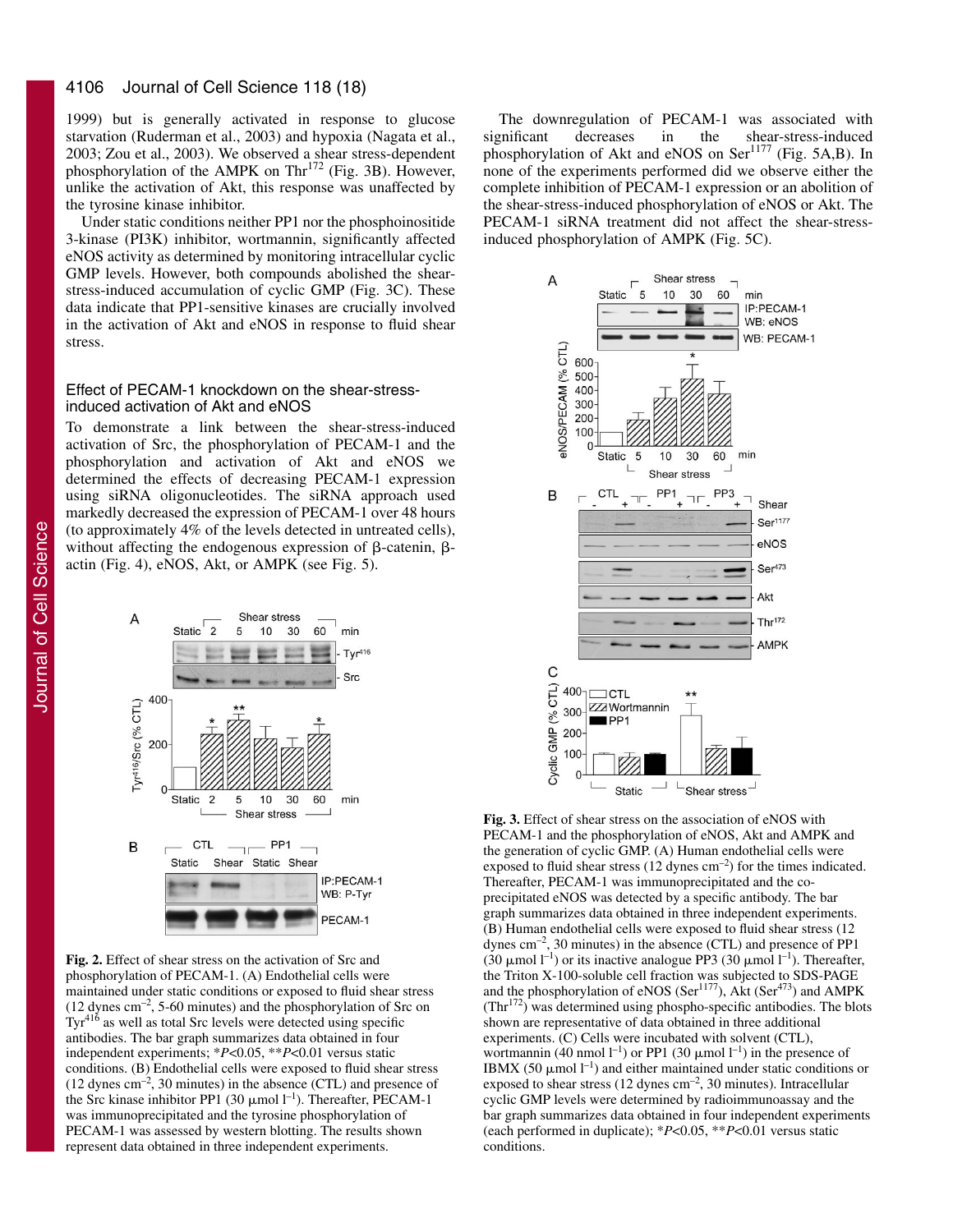To evaluate the functional consequences of the reduced phosphorylation of eNOS Ser<sup>1177</sup> we assessed the shear-stressinduced activation of eNOS by monitoring intracellular cyclic GMP levels. In control (untreated) and scrambled siRNAtreated endothelial cells, shear stress elicited a time-dependent increase in cyclic GMP levels over 60 minutes. This effect was reduced in cells treated with the PECAM-1-specific siRNA (Fig. 6A). eNOS activation to receptor-dependent agonists was however unaffected by the downregulation of PECAM-1 as the siRNA procedure failed to affect the increase in cyclic GMP levels induced by a sub-maximal concentration of bradykinin  $(10 \text{ nmol } 1^{-1})$  (Fig. 6B).

# Comparison of the response to fluid shear stress in endothelial cells isolated from wild-type and PECAM- $1^{-/-}$ mice

To test further the involvement of PECAM-1 in the shearstress-induced activation of eNOS, we isolated endothelial



 $\text{cm}^{-2}$ , 30 minutes) resulted in the phosphorylation of eNOS on Ser<sup>1177</sup>, as well as the phosphorylation of Akt and AMPK (Fig. 7). However, in endothelial cells from PECAM- $1^{-/-}$  animals, the shear-stress-induced phosphorylation of eNOS and Akt was blunted. As in the experiments performed using the siRNA approach, the lack of PECAM-1 did not affect the shear-stressinduced phosphorylation of AMPK (Fig. 7).

PECAM-1 and mechanotransduction 4107

The application of shear stress to endothelial cells from wild-type mice elicited an increase in cyclic GMP that was comparable to that detected in human endothelial cells (Fig. 8). Shear stress also stimulated an increase in cyclic GMP levels in cells from PECAM- $1^{-/-}$  mice but this response was attenuated with respect to that observed in cells expressing PECAM-1.



**Fig. 4.** Down regulation of PECAM-1 using siRNA. The expression of PECAM-1 was assessed by (A) immunofluorescence (PECAM-1=green; TOPRO-3=blue) and (B) western blotting using specific antibodies. Primary cultures of human endothelial cells were either left untreated (a, CTL) or treated with either (b) liposomal transfection agent, (c) scrambled oligonucleotides (Scr) or (d) PECAM-1 siRNA (siRNA) oligonucleotides for 48 hours. The bar graph summarizes the results of six independent experiments; \*\*\**P*<0.001 versus CTL.

**Fig. 5**. Effect of PECAM-1 downregulation on the shear-stressinduced phosphorylation of Akt, eNOS and AMPK. Primary cultures of human endothelial cells treated with either scrambled oligonucleotides or siRNA against PECAM-1 were exposed to fluid shear stress (12 dynes  $cm^{-2}$ , 30 or 60 minutes) and the phosphorylation and expression of (A) Akt, (B) eNOS and (C) AMPK, were detected using specific antibodies. The western blots were quantified as phospho-protein per total protein and expressed relative to the control (CTL) conditions, i.e. the signal obtained in cells treated with scrambled oligonucleotides and maintained under static conditions. The bar graphs summarize the results of six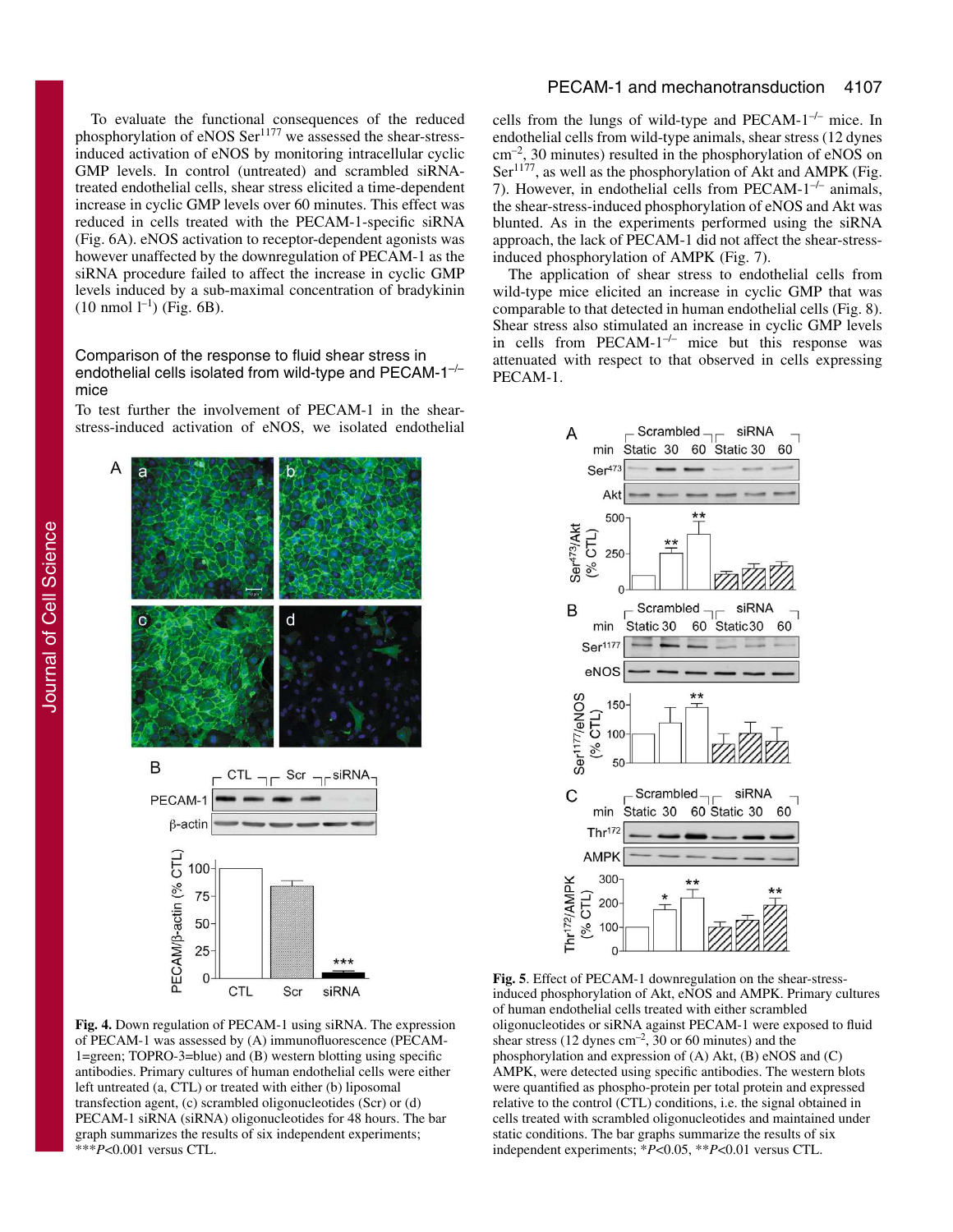

**Fig. 6.** Effect of PECAM-1 downregulation on the shear stress- and bradykinin-induced activation of eNOS. Human endothelial cells were left untreated (Control), treated with scrambled oligonucleotides (Scr) or siRNA against PECAM-1 and after 48 hours either (A) exposed to fluid shear stress (12 dynes  $\text{cm}^{-2}$ ) or (B) maintained under static conditions (Static) and stimulated with bradykinin (Bk; 10 nmol  $l^{-1}$ , 5 minutes). The graphs presented summarize the results of four independent experiments each performed in triplicate; \**P*<0.05, \*\**P*<0.01 versus static conditions.

# **Discussion**

The results of the present study indicate that PECAM-1 is involved in the transduction cascade that translates the mechanical stimulation of endothelial cells into the activation of eNOS. Moreover, since PECAM-1 can modulate the shearstress-induced phosphorylation of Akt and eNOS but not the shear-stress-induced activation of the AMPK it appears that there is a certain redundancy in the signaling pathways activated by the mechanical stimulation of endothelial cells.

The shear-stress-induced activation of eNOS is biphasic and consists of an initial  $Ca^{2+}$ -dependent peak followed by a plateau phase at a lower level that is largely independent of a maintained increase in intracellular  $Ca^{2+}$  (Kuchan and Frangos, 1994; Ayajiki et al., 1996). The secondary phase of NO production has been linked to the phosphorylation of the enzyme on Ser<sup>1177</sup> and Ser<sup>633</sup> by the kinases Akt (Dimmeler et al., 1999; Fulton et al., 1999) and PKA (Boo et al., 2002b; Boo et al., 2002a). Indeed, the phosphorylation of the enzyme on these sites increases basal NO production without the need of an increase in intracellular  $Ca<sup>2+</sup>$  levels (Mccabe et al., 2000; Boo et al., 2003). Links have previously been made between PECAM-1 and the PI3K/Akt pathway as PI3K can associate with PECAM-1 in neutrophils (Pellegatta et al., 1998) and in



**Fig. 7.** Comparison of the shear-stress-induced phosphorylation of eNOS, Akt and AMPK in endothelial cells from wild-type and  $PECAM-1^{-/-}$  mice. Confluent cultures of lung endothelial cells from wild-type (WT) or PECAM- $1^{-/-}$  mice were either maintained under static conditions or subjected to fluid shear stress (Shear; 12 dynes  $cm<sup>-2</sup>$ ; 30 minutes). The phosphorylation of eNOS on Ser<sup>1177</sup>, Akt on  $\text{Ser}^{473}$  and AMPK on Thr<sup>172</sup> was determined by western blotting with specific antibodies (duplicates are shown). The western blots were quantified as phospho-protein/total protein and expressed relative to the control (CTL) conditions, i.e. the signal obtained under static conditions. The bar graph summarizes data obtained in five independent experiments; \**P*<0.05, \*\**P*<0.01 versus the response recorded in cells from wild-type mice.

a subset of CD14-positive circulating leukocytes where the ligation of PECAM-1 leads to the activation of Akt and to the induction of Bcl-2 and Bcl-X (Ferrero et al., 2003). In an immortalized PECAM-1-deficient mouse lung endothelioma cell line (Gratzinger et al., 2003), the phosphorylation of Akt is constitutively elevated (our unpublished observations). However, as the latter phenomenon could not be reversed by the reconstitution of PECAM-1 the constitutively high activation of Akt can be attributed to factors other than the lack of PECAM-1.

The activation of eNOS is regulated by a number of mechanisms and depends on the intracellular localization of the enzyme as well as its phosphorylation and the signaling molecules that comprise the eNOS signalosome (Fleming and

Journal of Cell Science JournalofCellScience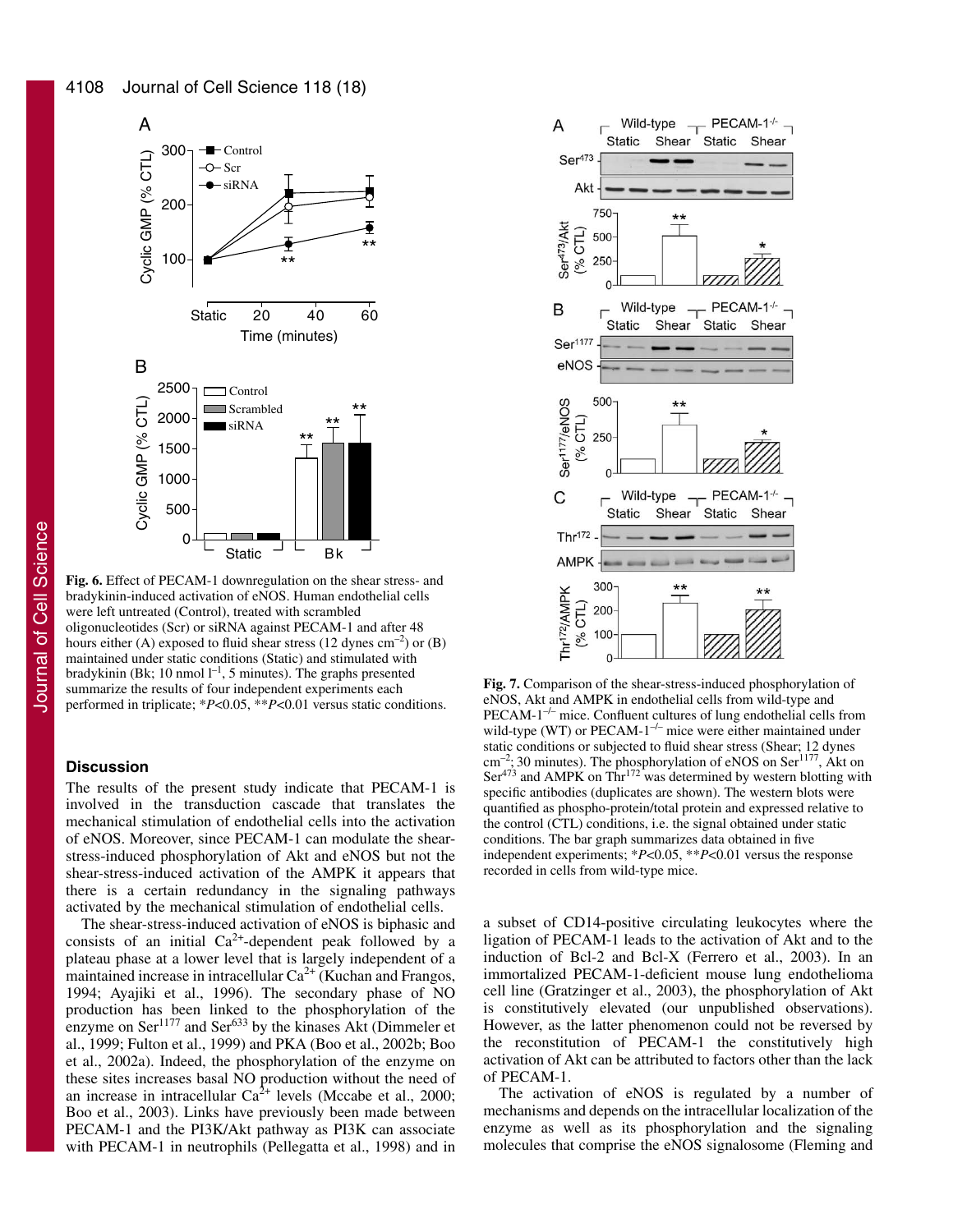

**Fig. 8.** Comparison of the shear-stress-induced increase in cyclic GMP in endothelial cells from wild-type and  $PECAM-1^{-/-}$  mice. Endothelial cells were incubated with IBMX (50  $\mu$ mol l<sup>-1</sup>) and either maintained under static conditions or exposed to shear stress (12 dynes  $cm^{-2}$ ) for up to 60 minutes. Intracellular cyclic GMP levels were determined by radioimmunoassay and the bar graph summarizes data obtained in three independent experiments (each performed in duplicate); \**P*<0.05, \*\**P*<0.01, \*\*\**P*<0.001 versus static conditions.

Busse, 2003; Minshall et al., 2003). PECAM-1 and eNOS colocalize at the endothelial cell plasma membrane (Govers et al., 2002), and although there is considerable variation in the extent of this co-localization in different endothelial cells (Andries et al., 1998), PECAM-1 has been reported to physically associate with the eNOS complex (Dusserre et al., 2004). However, rather than the association of the two proteins increasing upon exposure to shear stress, as reported in this study, the association of eNOS with PECAM-1 decreased following cell stimulation (Dusserre et al., 2004). The reasons for these discrepant findings are currently unclear as we found comparable effects in primary cultures of human umbilical vein and porcine aortic (data not shown) endothelial cells but may be related to the time frame in which the experiments were performed. Indeed, the dissociation was reported to occur between 15 and 60 seconds after the application of shear stress (Dusserre et al., 2004), i.e. during the initial  $Ca^{2+}$ -dependent phase of the response. Here, we report an enhanced association of PECAM-1 and eNOS from 5 to 60 minutes after the application of shear stress and have otherwise concentrated on more delayed responses within the secondary  $Ca^{2+}$ independent phase of the shear stress response. Both the conclusions of the above-mentioned study and our own results indicating that a physical association exists between eNOS and PECAM-1 are based on co-immunoprecipitation experiments but currently no information is available to indicate whether this interaction is direct or mediated by other adaptor or scaffolding proteins. Moreover, although alterations in the association of the two proteins have been temporally correlated to changes in cellular NO output, there is currently no direct evidence demonstrating that the activity of the PECAM-1 associated eNOS is any different to that of the disassociated enzyme.

The shear-stress-induced tyrosine phosphorylation of PECAM-1 is a delayed phenomenon relative to the activation of Ras (Gudi et al., 2003) or of  $K^+$  channels (Olesen et al., 1988) and the fact that a tyrosine kinase must be activated in order for PECAM-1 to be phosphorylated means it is unlikely that PECAM-1 acts as a mechanoreceptor per se. Indeed, fluid shear stress elicits the tyrosine phosphorylation of PECAM-1 mutants that lack the transmembrane domain of the adhesion molecule and that do not localize to the lateral membranes or

participate in cell-cell homophilic PECAM-1 binding (Kaufman et al., 2004). Rather, it is more likely that PECAM-1 modulates endothelial cell activation in response to shear stress by virtue of its function as a scaffold for the binding of signaling molecules such as the tyrosine phosphatase SHP-2 and the scaffolding protein Gab-1 (for recent reviews see Newman and Newman, 2003; Ilan and Madri, 2003). Interestingly, Gab-1 translocates from the cytoplasm to endothelial cell junctions in response to flow (Osawa et al., 2002) and a dominant negative form of the non-receptor protein-tyrosine kinase, Fer; which can phosphorylate PECAM-1, SHP-2 and Gab-1 in vitro, is reported to prevent the engagement-dependent phosphorylation of PECAM-1 (Kogata et al., 2003). A role for Gab-1 in the shear-stressinduced phosphorylation and activation of Akt and activation of eNOS has also been recently reported (Jin et al., 2005) although in the latter study the Src-dependent phosphorylation of Gab-1 was linked to that of the vascular endothelial growth factor receptor 2 (VEGFR2) rather than to the tyrosine phosphorylation of PECAM-1.

During the preparation of this manuscript it was reported that ERK1/2 and Akt can be phosphorylated in shear stressstimulated endothelial cells independently of the presence of PECAM-1 (Sumpio et al., 2005). Indeed, similar responses to shear stress were observed in human endothelial cells with and without PECAM-1 siRNA treatment as well as in murine  $PECAM-1^{-/-}$  endothelial cells with and without reconstitution of the protein. These observations are in direct contrast with those of the present study and although we also observed the phosphorylation of Akt in primary cultures of human endothelial cells treated with PECAM-1 siRNA as well as in endothelial cells from the lungs of PECAM<sup>-/-</sup> mice, in our study the downregulation and/or complete loss of PECAM-1 was associated with a marked attenuation of the shear-stressinduced response. Interestingly, the downregulation of PECAM-1 (by  $\sim 96\%$ ) using the siRNA approach was more effective at attenuating shear-stress-induced phosphorylation of Akt and eNOS than its complete loss in cells from PECAM-1<sup>-/-</sup> mice. We can only assume that developmental compensation occurs to atone for the lack of PECAM-1. Thus our data tend to support a role for PECAM-1 in the mechanotransduction signaling cascade in endothelial cells that is activated in response to shear stress.

While we have concentrated on a link between PECAM-1, Akt and eNOS, there are other kinases that are activated by fluid shear stress and that are able to phosphorylate and activate eNOS, the most important of which is probably PKA (Boo and Jo, 2003). Unfortunately we have currently no information regarding the role played by PECAM-1 and/or tyrosine kinases in the regulation of PKA activity in endothelial cells. The AMPK has also been reported to phosphorylate eNOS on  $\text{Ser}^{1177}$ , and in certain conditions also on Thr<sup>495</sup> (Chen et al., 1999). The present study is the first to report that the kinase can also be activated by exposing endothelial cells to fluid shear stress. The signaling events upstream of the activation of AMPK remain to be elucidated but our results indicate that these are distinct from those leading to the activation of Akt. Indeed, in contrast to Akt, the activation of AMPK by fluid shear stress was unaffected by the tyrosine kinase inhibitor PP1 as well as by the downregulation/lack of PECAM-1. As the AMPK is reported to be a redox-sensitive kinase (Zou et al.,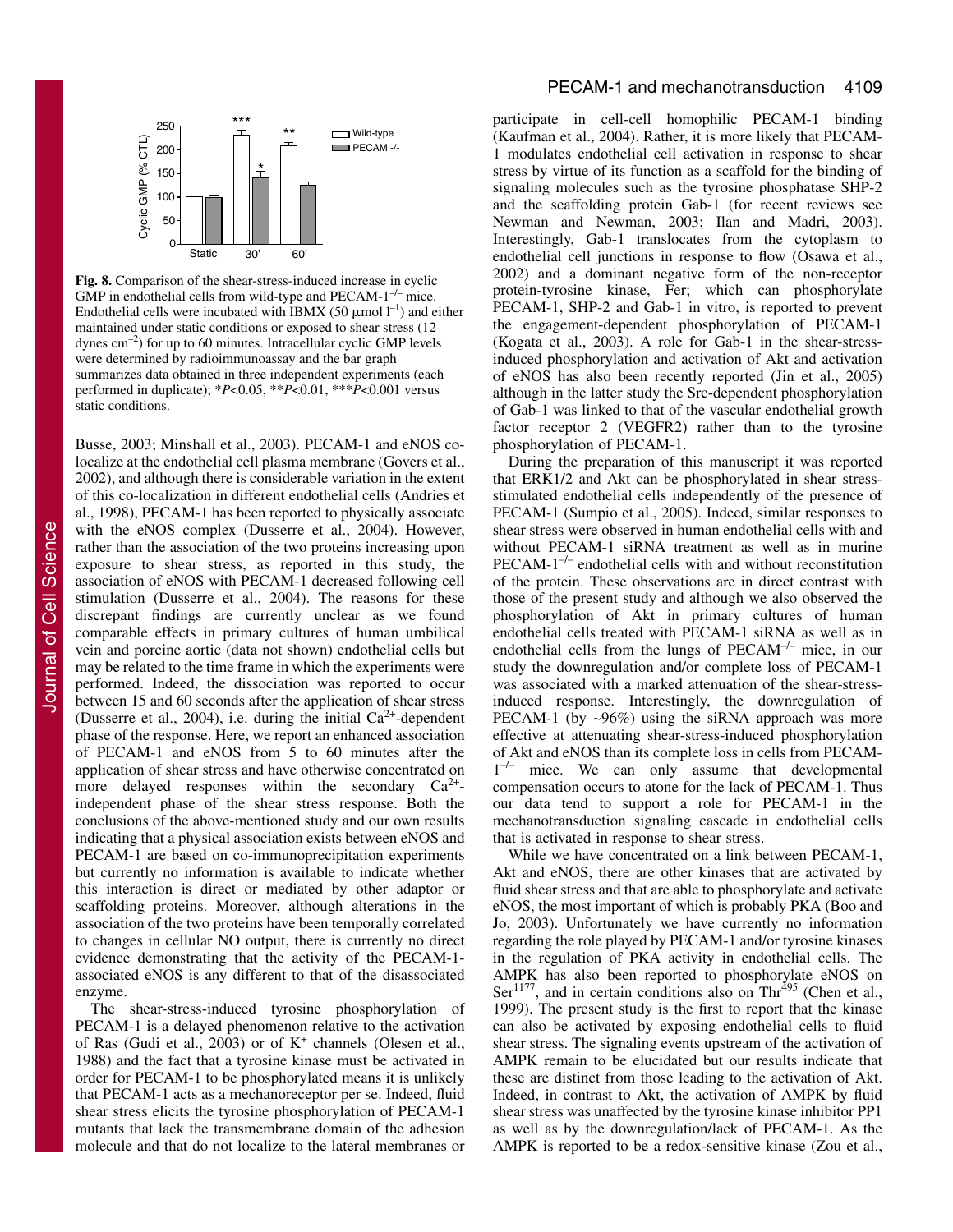#### 4110 Journal of Cell Science 118 (18)

2002) and the endothelial production of reactive oxygen species is enhanced in response to shear stress (De Keulenaer et al., 1998; McNally et al., 2003), it is tempting to suggest that the activation of a superoxide-generating enzyme such as the NADPH oxidase or xanthine oxidase underlies this response.

Taken together, our data implicate PECAM-1 in the shearstress-induced activation of Akt and eNOS at the same time as clearly indicating that this is not the only mechanotransduction pathway activated by shear stress in endothelial cells. Thus, the endothelial response to hemodynamic stimuli most likely reflects an integrated response of multiple signaling networks at different subcellular locations.

The authors are indebted to Isabel Winter, Tanja Megies and Tanja-Maria Mareczek for expert technical assistance and to Ruth Michaelis for performing the immunofluorescence studies. This study was supported by the Deutsche Forschungsgemeinschaft: SFB 553, B1. The authors of this manuscript belong to the European Vascular Genomics Network a Network of Excellence supported by the European Community's sixth Framework Program (Contract N° LSHM-CT-2003-503254).

#### **References**

- **Andries, L. J., Brutsaert, D. L. and Sys, S. U.** (1998). Nonuniformity of endothelial constitutive nitric oxide synthase distribution in cardiac endothelium. *Circ. Res.* **82**, 195-203.
- **Ayajiki, K., Kindermann, M., Hecker, M., Fleming, I. and Busse, R.** (1996). Intracellular pH and tyrosine phosphorylation but not calcium determine shear stress-induced nitric oxide production in native endothelial cells. *Circ. Res.* **78**, 750-758.
- **Boo, Y. C. and Jo, H.** (2003). Flow-dependent regulation of endothelial nitric oxide synthase: role of protein kinases. *Am. J. Physiol. Cell Physiol.* **285**, C499-C508.
- **Boo, Y. C., Hwang, J., Sykes, M., Michell, B. J., Kemp, B. E., Lum, H. and** Jo, H. (2002a). Shear stress stimulates phosphorylation of eNOS at Ser<sup>635</sup> by a protein kinase A-dependent mechanism. *Am. J. Physiol. Heart Circ. Physiol.* **283**, H1819-H1828.
- **Boo, Y. C., Sorescu, G., Boyd, N., Shiojima, I., Walsh, K., Du, J. and Jo, H.** (2002b). Shear stress stimulates phosphorylation of endothelial nitric- $\alpha$  oxide synthase at Ser<sup>1179</sup> by Akt-independent mechanisms: role of protein kinase A. *J. Biol. Chem.* **277**, 3388-3396.
- **Boo, Y. C., Sorescu, G. P., Bauer, P. M., Fulton, D., Kemp, B. E., Harrison, D. G., Sessa, W. C. and Jo, H.** (2003). Endothelial NO synthase phosphorylated at Ser<sup>635</sup> produces NO without requiring intracellular calcium increase. *Free Radic. Biol. Med.* **35**, 729-741.
- **Busse, R. and Lamontagne, D.** (1991). Endothelium-derived bradykinin is responsible for the increase in calcium produced by angiotensin-converting enzyme inhibitors in human endothelial cells. *Naunyn Schmiedebergs Arch. Pharmacol.* **344**, 126-129.
- **Busse, R. and Fleming, I.** (2003). Regulation of endothelium-derived vasoactive autacoid production by hemodynamic forces. *Trends Pharmacol. Sci.* **24**, 24-29.
- **Cao, M. Y., Huber, M., Beauchemin, N., Famiglietti, J., Albelda, S. M. and Veillette, A.** (1998). Regulation of mouse PECAM-1 tyrosine phosphorylation by the Src and Csk families of protein-tyrosine kinases. *J. Biol. Chem.* **273**, 15765-15772.
- **Chen, Z. P., Mitchelhill, K. I., Michell, B. J., Stapleton, D., Rodriguez-Crespo, I., Witters, L. A., Power, D. A., Ortiz de Montellano, P. R. and Kemp, B. E.** (1999). AMP-activated protein kinase phosphorylation of endothelial NO synthase. *FEBS Lett.* **443**, 285-289.
- **Davies, P. F., Zilberberg, J. and Helmke, B. P.** (2003). Spatial microstimuli in endothelial mechanosignaling. *Circ. Res.* **92**, 359-370.
- **De Keulenaer, G. W., Chappell, D. C., Alexander, R. W., Nerem, R. M. and Griendling, K. K.** (1998). Oscillatory and steady laminar shear stress differentially affect human endothelial redox state: role of a superoxideproducing NADH oxidase. *Circ. Res.* **82**, 1094-1101.
- **DeLisser, H. M., Baldwin, H. S. and Albelda, S. M.** (1997). Platelet endothelial cell adhesion molecule 1(PECAM- 1/CD31): A multifunctional vascular cell adhesion molecule. *Trends Cardiovasc. Med.* **7**, 203-210.
- **Dimmeler, S., Fleming, I., Fisslthaler, B., Hermann, C., Busse, R. and Zeiher, A. M.** (1999). Activation of nitric oxide synthase in endothelial cells by Akt-dependent phosphorylation. *Nature* **399**, 601-605.
- **Duncan, G. S., Andrew, D. P., Takimoto, H., Kaufman, S. A., Yoshida, H., Spellberg, J., Luis, d. l. P., Elia, A., Wakeham, A., Karan-Tamir, B. et al.** (1999). Genetic evidence for functional redundancy of platelet/ endothelial cell adhesion molecule-1 (PECAM-1): CD31-deficient mice reveal PECAM-1-dependent and PECAM-1-independent functions. *J. Immunol.* **162**, 3022-3030.
- **Dusserre, N., L'Heureux, N., Bell, K. S., Stevens, H. Y., Yeh, J., Otte, L. A., Loufrani, L. and Frangos, J. A.** (2004). PECAM-1 interacts with nitric oxide synthase in human endothelial cells: implication for flow-induced nitric oxide synthase activation. *Arterioscler. Thromb. Vasc. Biol.* **24**, 1796- 1802.
- **Ferrero, E., Belloni, D., Contini, P., Foglieni, C., Ferrero, M. E., Fabbri, M., Poggi, A. and Zocchi, M. R.** (2003). Transendothelial migration leads to protection from starvation-induced apoptosis in CD34+CD14+ circulating precursors: evidence for PECAM-1 involvement through Akt/PKB activation. *Blood* **101**, 186-193.
- **Fleming, I. and Busse, R.** (2003). Molecular mechanisms involved in the regulation of the endothelial nitric oxide synthase. *Am. J. Physiol. Regul. Integr. Comp. Physiol.* **284**, R1-R12.
- Fleming, I., Bauersachs, J., Fisslthaler, B. and Busse, R. (1998). Ca<sup>2+</sup>independent activation of the endothelial nitric oxide synthase in response to tyrosine phosphatase inhibitors and fluid shear stress. *Circ. Res.* **82**, 686- 695.
- **Fleming, I., Fisslthaler, B., Dimmeler, S., Kemp, B. E. and Busse, R.** (2001). Phosphorylation of Thr<sup>495</sup> regulates  $Ca<sup>2+</sup>/calmodulin-dependent endothelial$ nitric oxide synthase activity. *Circ. Res.* **88**, e68-e75.
- **Fujiwara, K., Masuda, M., Osawa, M., Kano, Y. and Katoh, K.** (2001). Is PECAM-1 a mechanoresponsive molecule? *Cell Struct. Funct.* **26**, 11-17.
- **Fulton, D., Gratton, J.-P., Mccabe, T. J., Fontana, J., Fujio, Y., Walsh, K., Franke, T. F., Papapetropoulos, A. and Sessa, W. C.** (1999). Regulation of endothelium-derived nitric oxide production by the protein kinase Akt. *Nature* **399**, 597-601.
- **Govers, R., Bevers, L., de Bree, P. and Rabelink, T. J.** (2002). Endothelial nitric oxide synthase activity is linked to its presence at cell-cell contacts. *Biochem. J.* **361**, 193-201.
- **Gratzinger, D., Canosa, S., Engelhardt, B. and Madri, J. A.** (2003). Platelet endothelial cell adhesion molecule-1 modulates endothelial cell motility through the small G-protein Rho. *FASEB J.* **17**, 1458-1469.
- **Gudi, S., Huvar, I., White, C. R., McKnight, N. L., Dusserre, N., Boss, G. R. and Frangos, J. A.** (2003). Rapid activation of Ras by fluid flow is mediated by G $\alpha$ q and G $\beta\gamma$  subunits of heterotrimeric G proteins in human endothelial cells. *Arterioscler. Thromb. Vasc. Biol.* **23**, 994-1000.
- **Harada, N., Masuda, M. and Fujiwara, K.** (1995). Fluid flow and osmotic stress induce tyrosine phopshorylation of an endothelial cell 128 kDa surface glycoprotein. *Biochem. Biophys. Acta* **214**, 69-74.
- **Helmke, S., Lohse, K., Mikule, K., Wood, M. R. and Pfenninger, K. H.** (1998). SRC binding to the cytoskeleton, triggered by growth cone attachment to laminin, is protein tyrosine phosphatase-dependent. *J. Cell Sci.* **111**, 2465-2475.
- **Ilan, N. and Madri, J. A.** (2003). PECAM-1: old friend, new partners. *Curr. Opin. Cell Biol.* **15**, 515-524.
- **Ingber, D. E.** (2003). Tensegrity I. Cell structure and hierarchical systems biology. *J. Cell Sci.* **116**, 1157-1173.
- **Jalali, S., Li, Y. S., Sotoudeh, M., Yuan, S., Li, S., Chien, S. and Shyy, J. Y. J.** (1998). Shear stress activates p60src-Ras-MAPK signaling pathways in vascular endothelial cells. *Arterioscler. Thromb. Vasc. Biol.* **18**, 227-234.
- **Jin, Z. G., Wong, C., Wu, J. and Berk, B. C.** (2005). Flow shear stress stimulates Gab1 tyrosine phosphorylation to mediate protein kinase B and endothelial nitric oxide synthase activation in endothelial cells. *J. Biol. Chem.* **280**, 12305-12309.
- **Kano, Y., Katoh, K. and Fujiwara, K.** (2000). Lateral zone of cell-cell adhesion as the major fluid shear stress-related signal transduction site. *Circ. Res.* **86**, 425-433.
- **Kataoka, H., Hamilton, J. R., McKemy, D. D., Camerer, E., Zheng, Y. W., Cheng, A., Griffin, C. and Coughlin, S. R.** (2003). Protease-activated receptors 1 and 4 mediate thrombin signaling in endothelial cells. *Blood* **102**, 3224-3231.
- **Kaufman, D. A., Albelda, S. M., Sun, J. and Davies, P. F.** (2004). Role of lateral cell-cell border location and extracellular/transmembrane domains in PECAM/CD31 mechanosensation. *Biochem. Biophys. Res. Commun.* **320**, 1076-1081.